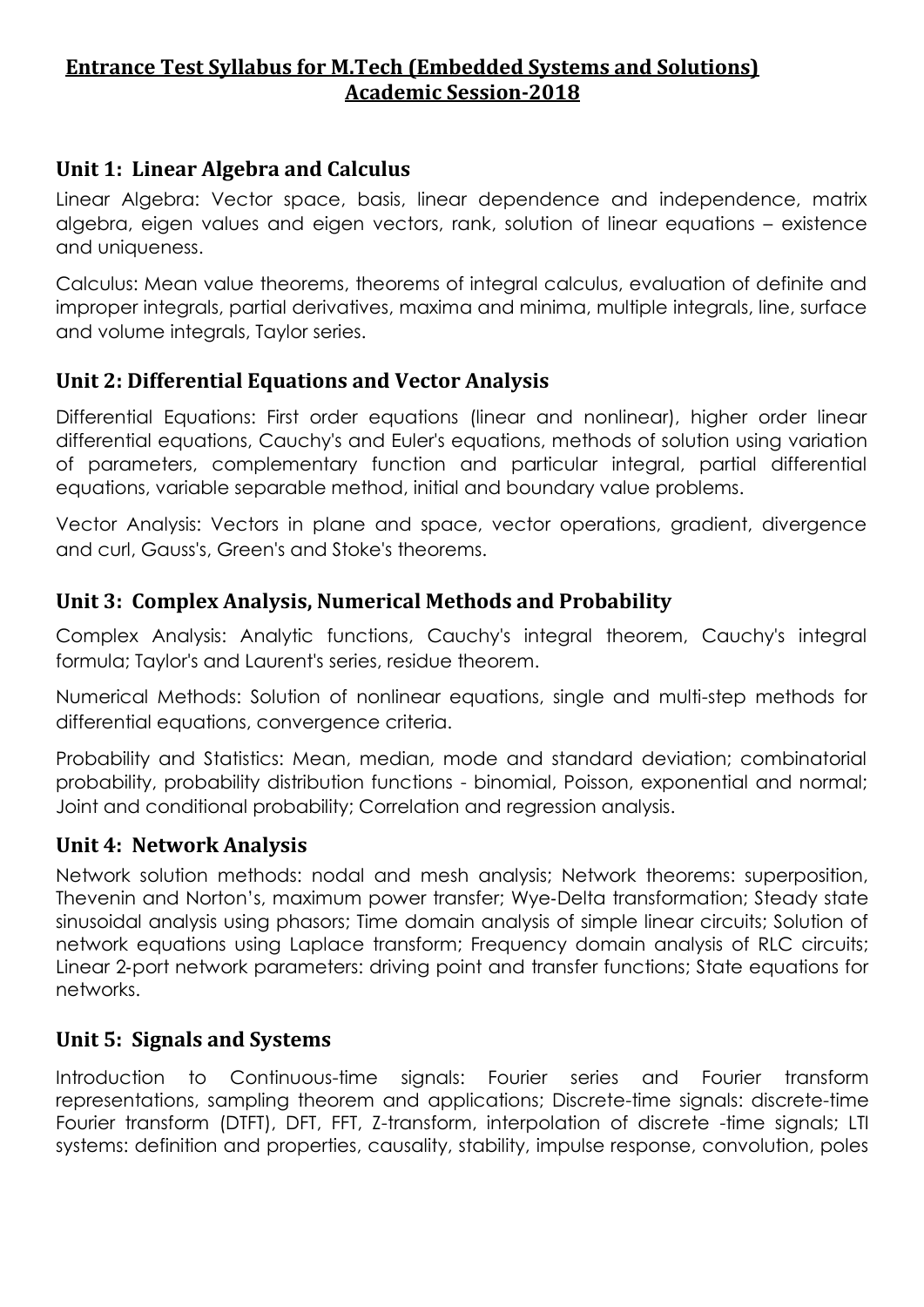and zeros, parallel and cascade structure, frequency response, group delay, phase delay, digital filter design techniques.

# **Unit 6: Semiconductor Materials and Devices**

Energy bands in intrinsic and extrinsic silicon; Carrier transport: diffusion current, drift current, mobility and resistivity; Generation and recombination of carriers; Poisson and continuity equations; P-N junction, Zener diode, BJT, MOS capacitor, MOSFET, LED, photo diode and solar cell; Integrated circuit fabrication process: oxidation, diffusion, ion implantation, photolithography and twin-tub CMOS process.

# **Unit 7: Analog Electronics**

Small signal equivalent circuits of diodes, BJTs and MOSFETs; Simple diode circuits: clipping, clamping and rectifiers; Single-stage BJT and MOSFET amplifiers: biasing, bias stability, mid-frequency small signal analysis and frequency response; BJT and MOSFET amplifiers: multi-stage, differential, feedback, power and operational; Simple op-amp circuits; Active filters; Sinusoidal oscillators: criterion for oscillation, single-transistor and opamp configurations; Function generators, wave-shaping circuits and 555 timers; Voltage reference circuits; Power supplies: ripple removal and regulation.

### **Unit 8: Digital Electronics**

Number systems; Combinatorial circuits: Boolean algebra, minimization of functions using Boolean identities and Karnaugh map, logic gates and their static CMOS implementations, arithmetic circuits, code converters, multiplexers, decoders and PLAs; Sequential circuits: latches and flip-flops, counters, shift-registers and finite state machines; Data converters: sample and hold circuits, ADCs and DACs; Semiconductor memories: ROM, SRAM, DRAM;

### **Unit 9: Microprocessor and Microcontroller**

Introduction to 8-bit microprocessor (8085): 8085 Microprocessor Architecture, Address, Data and Control Buses. 8085 Pin functions, 8085 Instruction Set, Instructions and Data Formats, 8085 Interrupts, Programming, Stacks and Subroutines. I/O devices, Memory and I/O operations. Programmable Interrupt Controller 8259A, Programmable Peripheral Interface 8255A. Interfacing Concepts, Interfacing 8155, 8255, 8279, 8253, 8257, 8259,8251 with 8085 Microprocessor. Introduction to 8051 Microcontrollers Architecture, Features, Pin layout, addressing modes, accessing memory using various addressing modes.

### **Unit 10: Control System**

Basic control system components; Feedback principle; Transfer function; Block diagram representation; Signal flow graph; Transient and steady-state analysis of LTI systems; Frequency response; Routh-Hurwitz and Nyquist stability criteria; Bode and root-locus plots; Lag, lead and lag-lead compensation; State variable model and solution of state equation of LTI systems.

### **Unit 11: Analog Communication System**

Random processes: autocorrelation and power spectral density, properties of white noise,